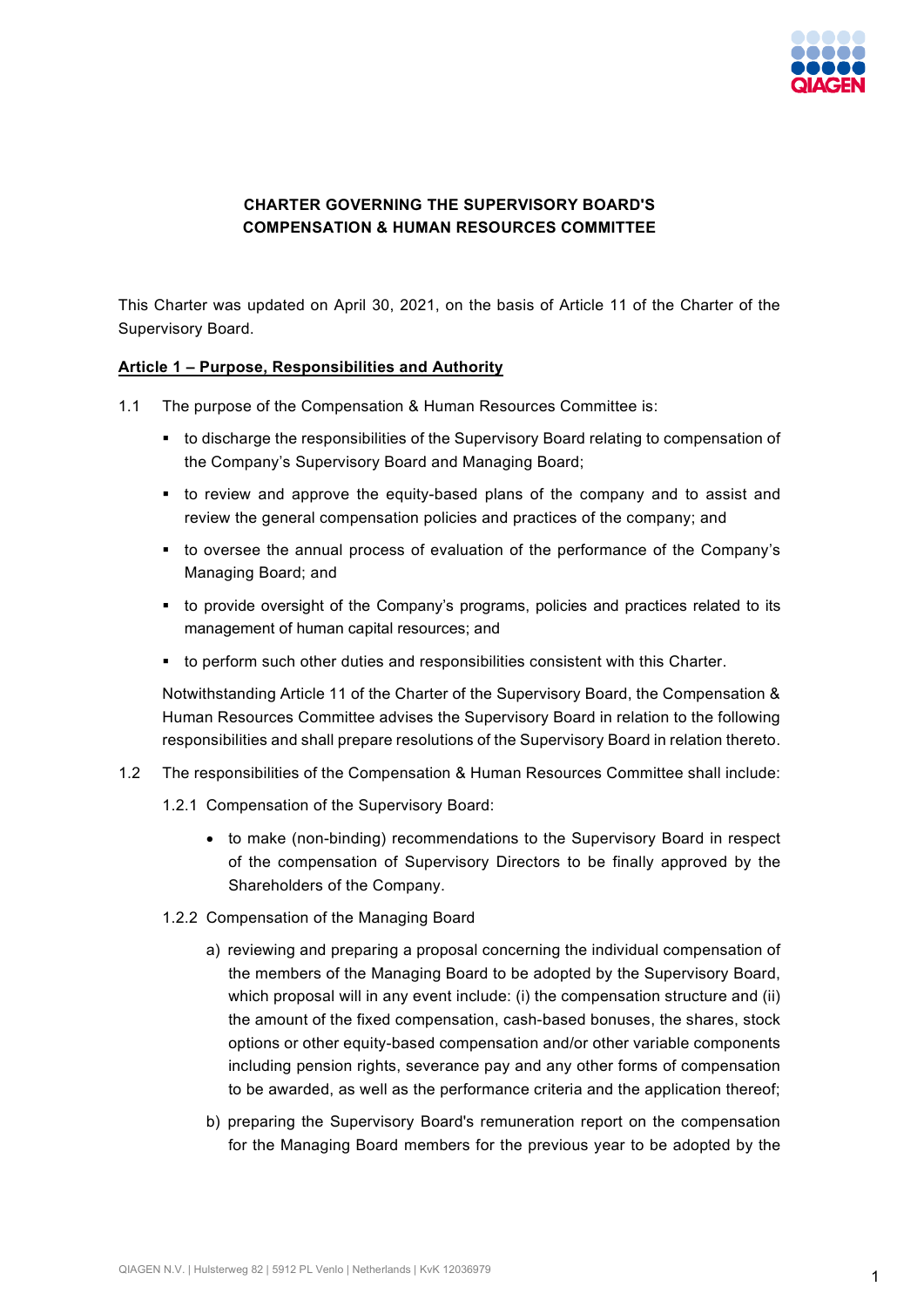

Supervisory Board. The remuneration report comprises a report on the way in which the remuneration policy was implemented in the most recent fiscal year and comprises an outline of the remuneration policy that will be implemented in the next forthcoming fiscal year and the years following such year; the outline at least contains the information as referred to in 3.4.1 of the Code. The remuneration report will be placed on the company's website.

- c) preparing a proposal for the Supervisory Board concerning the remuneration policy for the Managing Board members to be adopted by the general meeting as well as assess the results of the Company's most recent advisory vote on executive compensation.
- 1.2.3 Additional Responsibilities of the Committee include:
	- a) provide oversight of the Company's programs, policies and practices related to its management of human capital resources including, talent management, culture, diversity and inclusion.
	- b) review on an annual basis the succession planning programs with respect to the Managing Board and other key executives.
- 1.3 The Compensation & Human Resources Committee shall have sole authority to retain and terminate any compensation consultant to be used to assist in the performance of the Committee's duties, and shall have sole authority to approve the consultant's fees and other retention terms provided it is aligned with market standards. The Committee shall also have authority to obtain advice and assistance from internal or external legal, accounting or other advisors. The Company shall provide for appropriate funding, as determined by the Committee, for payment of compensation of any such advisors. Before selecting any such consultant, counsel or advisor, the Committee shall consider the following independence factors:
	- the provision of other services to the Company by the person that employs the consultant, counsel or advisor (the "Employing Firm").
	- the amount of fees received from the Company by the Employing Firm, as a percentage of the total revenue of the Employing Firm.
	- the policies and procedures of the Employing Firm that are designed to prevent conflicts of interest.
	- any business or personal relationship of the consultant, counsel or advisor with a member of the Committee.
	- any business or personal relationship of the consultant, counsel, advisor or Employing Firm with an executive officer of the Company.
	- any stock of the Company owned by the consultant, counsel or advisor.